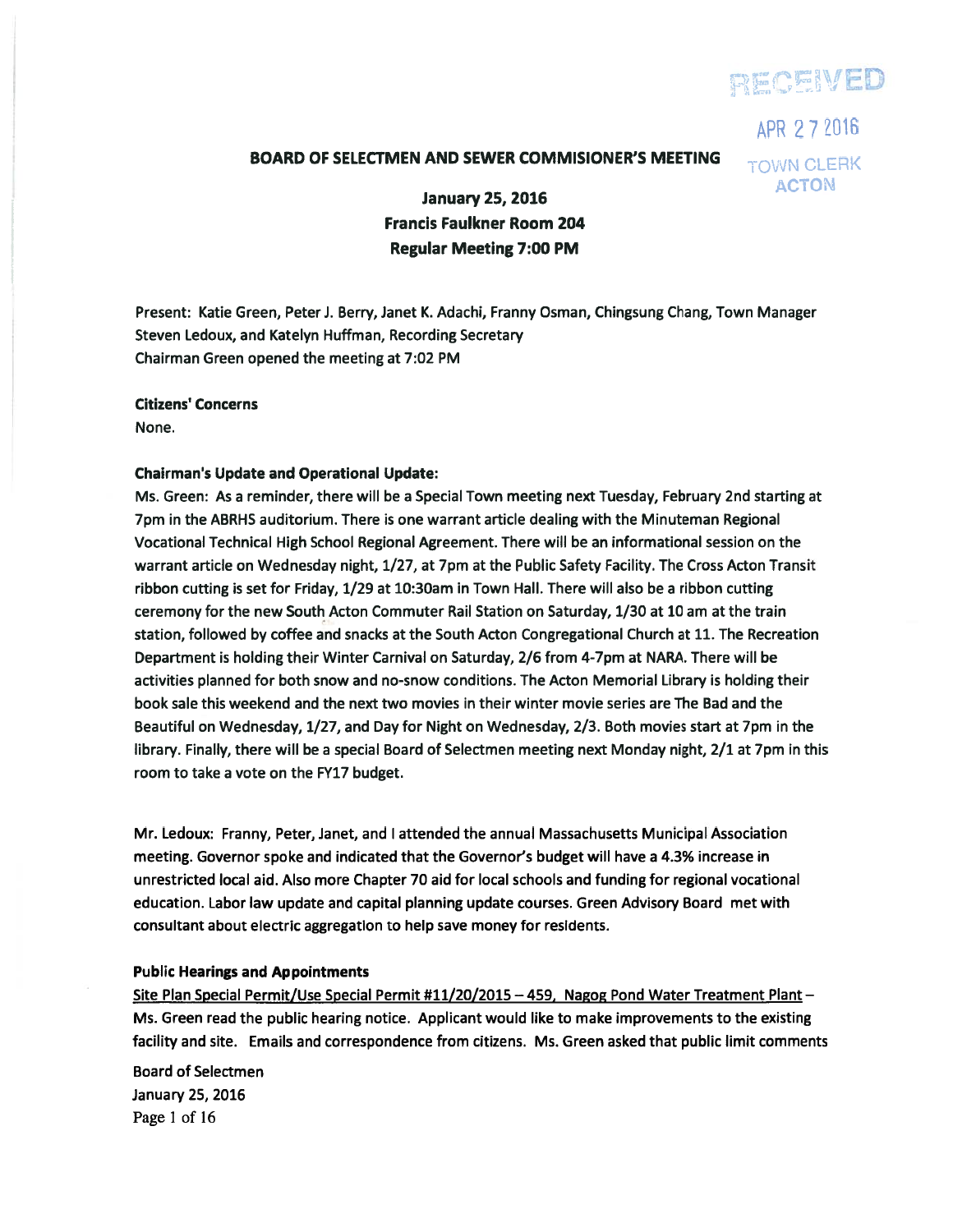to two minutes, remain civil, and refrain from applause. Mr. Ledoux introduced Jeff Roelofs, an environmental attorney whom Town previously used in connection with Concord's proposals to purchase Knox Trail property, and who is here to answer questions and help suppor<sup>t</sup> the Board.

Ms. Osman (assigned Selectman): Concord owns 80 acres in Littleton and Acton with water rights conferred in 1884 on Concord by MA legislature. Has <sup>a</sup> treatment plant at site and required by law to improve the treatment plant. Application is to improve treatment plant and parking around the plant. Would like to implement <sup>a</sup> solar array as an accessory to main purpose. Project is coming to the Board because it is <sup>a</sup> special permit and because it is more than 1500 square feet in size.

Alan Cathcart — Water sewer superintendent for the Town of Concord. Introduced Concord officials present. Chris Whalen (Town Manager) <sup>a</sup> few Selectmen, Public Works commissioners and director present. Melissa Simoncini, environmental and energy coordinator, Steve Olsen who is <sup>a</sup> consultant involved in the design of the facility, John Shea from McKay and Shea LLC for technical and legal advice. Have had two hearings previously before Acton Conservation Commission with abutters present. Drinking water supply is in near and long-term interest of all of Concord residents and some Acton residents. Aware that there will be construction impacts. Aware that there are water supply, wetlands, scheduling, wildlife impacts. Would like to provide clarification.

Mr. Cathcart provided <sup>a</sup> slide-presentation overview of the property and project. Nagog Pond is where there is <sup>a</sup> treatment facility and where the filtration plant will be added. Small watershed, only about <sup>a</sup> mile and <sup>a</sup> quarter in size. Pond is about 275 acres. Able to purchase and procure over 100 acres over the years to help protect water area. Very important to protect the water in the pond — top priority. Zone A — acute or critical area around supply. State has 400 foot offset to protect surface water. Although it is <sup>a</sup> regulatory buffer it does not mean no building can occur.

Project is not <sup>a</sup> new initiative for the Town of Concord, which has been there all along. Concord acquired filtration plant site in 1932 explicitly for filtration center. 1955: Palmers bought 180 acres. 1989: Surface water law. 2005: Development of Quail Ridge golf course left 170 acres untouched, with 100 acres used for golf course and <sup>a</sup> portion redeveloped for newly added housing. In 1996, Concord designed and constructed <sup>a</sup> treatment facility for ozone disinfection. Had to show that they could control water quality around the watershed. Regulations are getting more stringent. Number of parcels were taken but they are all considered one lot.

Mr. Olsen continued the slide presentation, explaining the design process. Project manager with Partners Group. Began in 2013 with <sup>a</sup> comprehensive watershed study. Did <sup>a</sup> year of piloting and looked at treatment options for Nagog Pond and technologies for design. Vision all about green technology and sustainability. Goals: reliability, resiliency, minimize footprint, natural lighting.

Board of Selectmen January 25, 2016 Page 2 of 16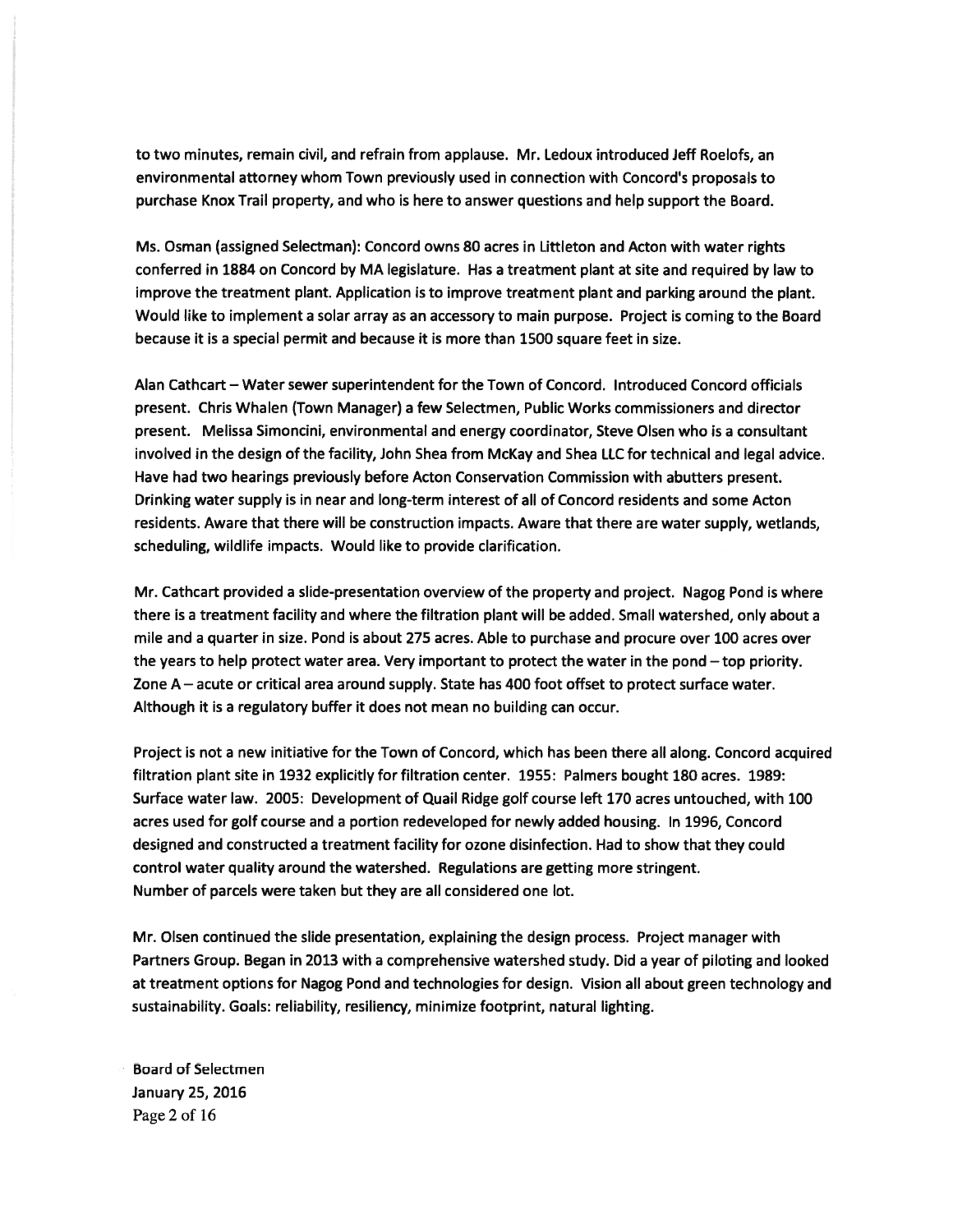Here for Site Plan Special Permit, application for use special permit. Requests for waivers for traffic and outdoor lighting plan. Met previously with Design Review Board. Section 3.4.7 of zoning bylaw allows water treatment plant as principal use; Section 3.8.4.10 allows solar array as accessory use.

In order to maximize underground structures and align them under the treatment plant, it requires the treatment plant to be five feet closer to the wetland boundary. Building rotated slightly to confirm with Conservation Commission 100' setback. Does not line up exactly but still allows use of pre-existing underground structures.

Two story building. Ozone contactor, liquid oxygen system, generator for power. Flow goes to the building, pumped left to right. Filters, chemical storage, dewatering system. Second floor has <sup>a</sup> control room, laboratory, restrooms, conference/meeting room, electrical rooms.

Concrete blocks proposed originally for exterior, but now metal panels to save money. Concrete more durable, metal more maintenance.

Solar array evaluation began in 2013. Sub -consultant Epsilon Associates looked at alternative sites and sites for wind energy. Want to minimize disturbances. Want something that gets to power grid easily. Proposing to pu<sup>t</sup> solar array near building so easier to power. Site considerations: screening, glare, noise and traffic (before and after construction).

Steven Strong explained proposed solar array. Will produce around 27-28% of total annual requirements of electricity. There will be no surplus power. All energy and then some will be used on site. Solar array will produce around 390,000 kWh AC while treatment center will use 1,372,000 kWh AC annually, so 982 kWh deficit. Did <sup>a</sup> glare study and found that there will be some glare that will go away just like the sun as it rises and sets.

Mr. Olsen continued explanation of plant design. Water will move to plant via intake pipe. Existing pipe has reached the limit of its useful life, is corroded and needs to be replaced. Working on permitting for the replacement of this pipe. Need numerous other permits, including from MA Department of Environmental Protection and US Army Corps of Engineers. Filed under MEPA for project and waiver for environmental impact and have filed for Army Corps of Engineers permit, and Acton Conservation Commission permit. Did some overlap permitting to make sure everything is covered. See presentation for more information. Provided brief overview of Notice of Intent filing with Conservation, and damrelated issues.

Have tried to address issues. Construction impacts — trying to maximize what has been cleared and developed. Duration of construction will be about 24 months and will come in phases. Traffic due to deliveries during construction and personnel. Phases of people that will come and go. Noise will follow

Board of Selectmen January 25, 2016 Page 3 of 16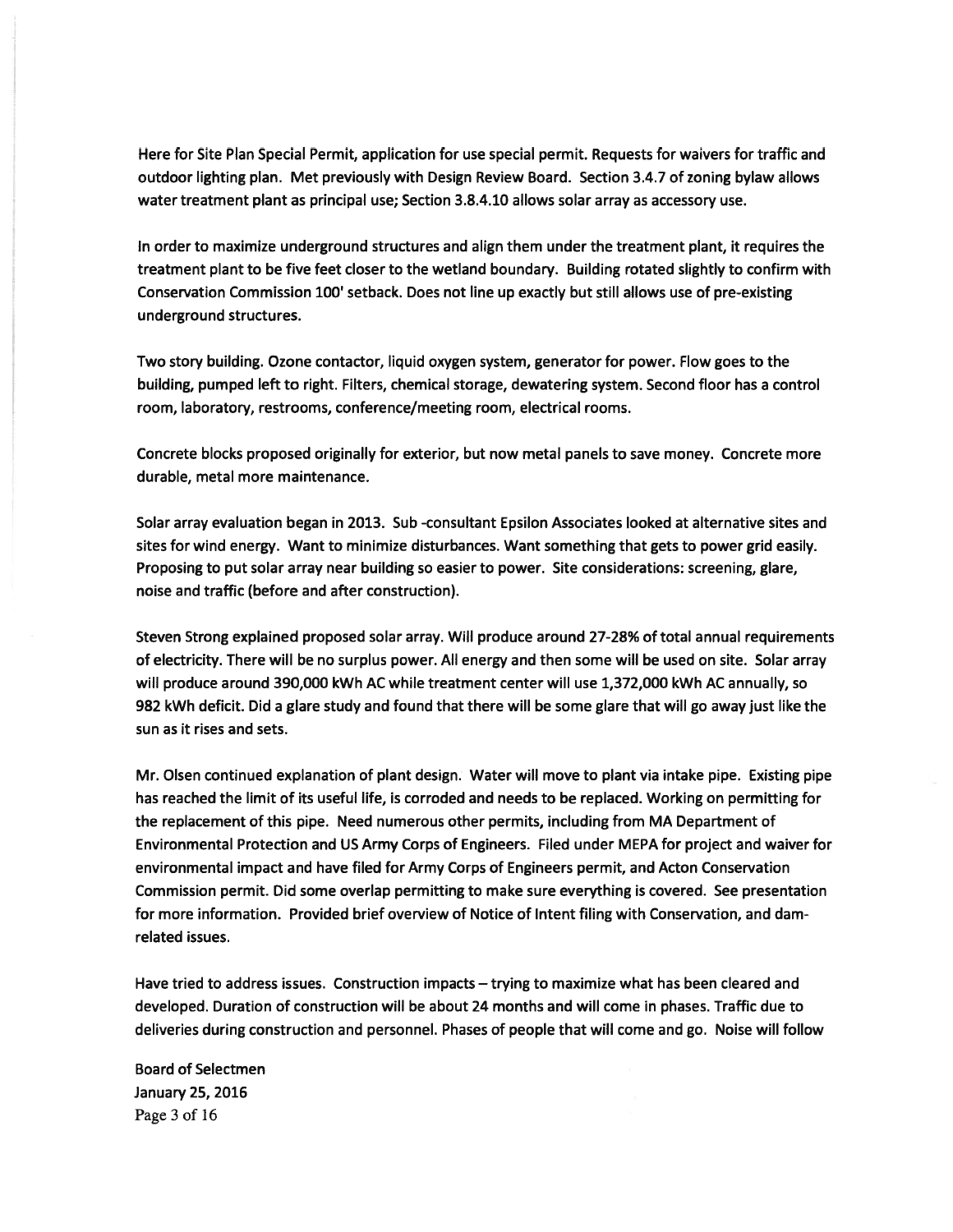construction sequencing. Environmental controls: silt sock, turbidity curtains set up. Site security will be shared by general contractor and Town of Concord.

Provided overview of other issues: operations and maintenance proposed security, exterior lighting.

Mr. Cathcart said there would be an enormous public benefit to customers in Concord and Acton (along 2A in Acton), with filtration providing reliable supply of clean drinking water 24/7 with minimal upsets and disturbances to customers. Able to plan for catastrophic events, assure greater resiliency. Will have stored amounts of water and will be able to have water if there is <sup>a</sup> drought. Consistent with FEMA planning. For Service to Acton: 14-20 million gallons of water per year. Fire protection along Route 2A. Mutual aid and emergency water supply with 2 water system interconnections. Surface water supply, as opposed to groundwater, so available as fallback. Acton Water District has approached Concord Water District about possible collaboration for up to 500K gallons.

Mr. Olsen said an archeological study had been done of <sup>a</sup> quarry pit. Concord would have someone look into that area to be sure there are no potential artifacts overlooked.

Mr. Cathcart referred to MA Constitution Article 97, said Counsel and technical suppor<sup>t</sup> would provide guidance..

Ms. Adachi noted substantial feedback from abutters, Conservation Commission proceeding, history of development of land.. Principal concern is with proposed solar array: how much power the panels will generate, there will still be <sup>a</sup> deficit, is there currently power at the site, where is it coming from, and what would the cost be from going from the grid to the panels, and could it be possible to pu<sup>t</sup> the solar panels on the new building instead.

Mr. Strong said current power comes from Eversource. If Concord were to move forward without solar then over one million dollars of electric cost would occur. About 50,000 dollars in savings would occur from solar array. Somewhere in the neighborhood of 250,000 <sup>a</sup> year if solely reliant on Eversource. If you add solar array then 180,000-190,000 per year cost at today rates. Looking to make sure the roof is solar friendly. Would like to look at adding panels to the roof of the proposed building in the future. Decided not to move forward until later on because building construction would follow after solar panels. Ms. Adachi confirmed that Concord still would rely on Eversource for some energy and reiterated her concern that the solar panels will be butting right against people's houses.

Mr. Berry asked about the proposed dewatering. Dewatering would be temporary for about 4 months. Have you applied for Acton Water District for their permitting? No. Received AWD comments about project? No. Draw water from Concord wells? Yes.

Board of Selectmen January 25, 2016 Page 4 of 16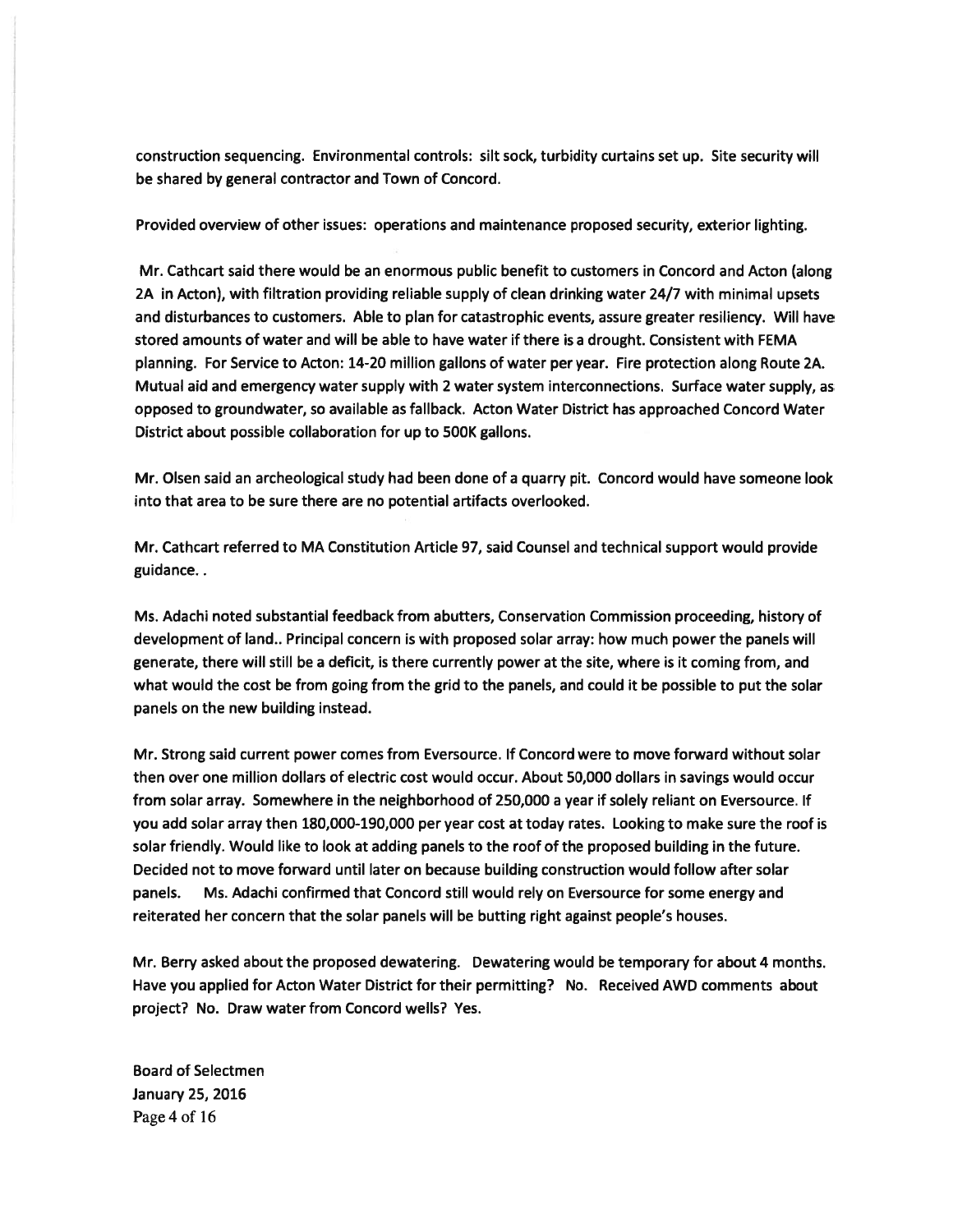Mr. Berry asked about lead pipes. Mr. Cathcart responded that system is 100 years old so there are remnants. Conditioned water, so it is not corrosive. The presence of lead is not the be-all, end-all. Have <sup>a</sup> program regarding testing of the water that monitors levels of lead and water make-up.

Mr. Berry said he previously was on Conservation Commission when Quail Ridge golf course was first approved. Many trees cut down for golf course and residential communities. Have to make certain findings for special permit. If project has detrimental or offensive use then there would be <sup>a</sup> concern but does not feel that the use is detrimental or offensive. What facts can you articulate to us that clearcutting 2 acres of trees and putting up <sup>a</sup> solar array is not adverse to the environment? Mr. Cathcart responded: 1.3 acres or 2 acres out of 100 acres. Hoping the history is sufficient. Mr. Berry: Does this 1.3 acres of Solar array offset the environmental friendliness of the trees you have to cut down in terms of capturing carbon dioxide and oxygen? Mr. Stone responded that Solar Array will displace more carbon-based fuels than the 1.3 acres by <sup>a</sup> substantial amount. Mr. Berry: Could you pu<sup>t</sup> the solar array along the access road above it? Mr. Stone: It would not be practical, the road is narrow. Would like to add solar array to roof later and help reduce carbon.

Mr. Berry asked about stormwater runoff. Mr. Stone responded there will be no more runoff on the site. Mr. Olsen added that no significant impact of runoff due to the panels but there is an impact under the panels. Proposing grass underneath to preven<sup>t</sup> runoff and <sup>a</sup> buffer strip so there is no negative impact.

Mr. Stone referred to repor<sup>t</sup> showing benefit of reduced carbon impact and greenhouse gas footprint with using solar. Mr. Berry noted that comments about that study say that deforesting is not helpful. What has been explained regarding that study by you that that is not the case. It would be helpful to further view that material.

Ms. Osman asked whether Concord was eligible for <sup>a</sup> gran<sup>t</sup> for using solar energy to power the water treatment plant and the effect of choosing <sup>a</sup> different site in Concord. Mr. Strong explained that project eligible for SREC credits. Traded and have <sup>a</sup> value. They are usually managed through <sup>a</sup> thirdparty developer. Not sure if putting solar array elsewhere would affect credits, but that was not <sup>a</sup> factor in decision to build in Acton. Mr. Strong confirmed that Concord has other projects in Concord.

Ms. Osman asked if the grass pu<sup>t</sup> under the solar panels had to be treated. Mr. Strong said low maintenance grass, only has to be mowed, no fertilizer. Ms. Osman asked what percentage of Concord's water comes from Nagog. Mr. Cathcart responded historically as much as 100%. In the 1950's pond and groundwater. 1996 when ozone facility went online, reduced volume and only used during the summer. In summer it can provide up to 50% of the supply on any given day. It fluctuates on any given day and is used sparingly. Do not want to violate and trip <sup>a</sup> consent order. 10 million dollar investment would need to happen if it came to that and it is <sup>a</sup> long-term plan to do so. Don't know how

Board of Selectmen January 25, 2016 Page 5 of 16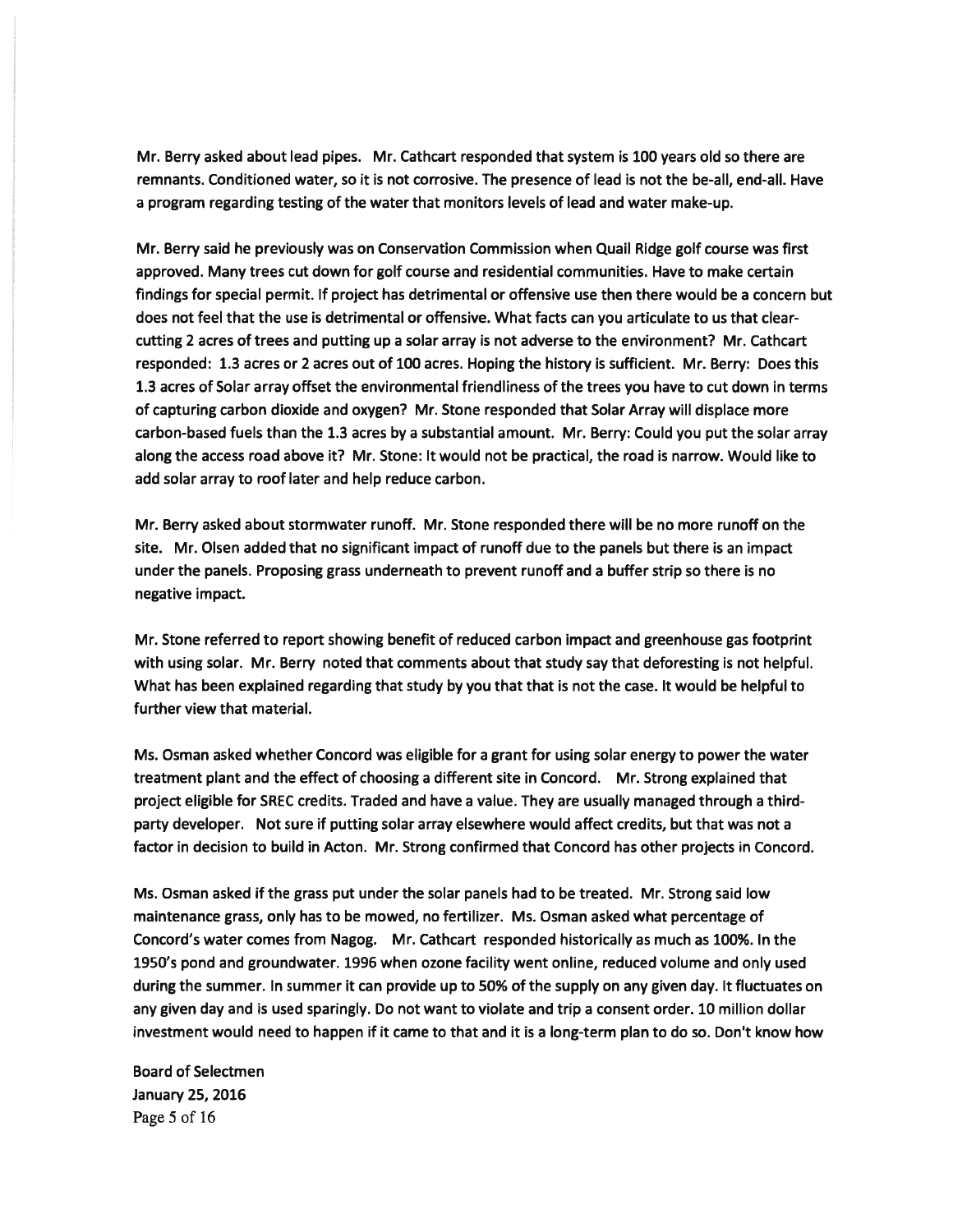long groundwater sources will be viable: surface water is tried and true. Can be anywhere between 0% in winter and 50% in summer.

Ms. Osman noted that Acton had option of using Quabbin water. Mr. Cathcart noted <sup>a</sup> number of considerations: not just cost. but water quality is <sup>a</sup> challenge. Tying into <sup>a</sup> main line and other complications. Generally done as <sup>a</sup> last resort. Significantly reduces control.

Ms. Osman asked about the ability of the proposed plant to meet requirements without expanding so much, and expressed concern about the potential drawdown of millions of gallons from the pond. Mr. Cathcart said reservoir exists only with dam that provides water supply that is reliable. Intent of Nagog, Wachusett, Quabbin is to use for water supply and the reservoir level will fluctuate with use. Historically supplied over 2 million gallons <sup>a</sup> day for extended periods of time. Ms. Osman said under Zoning Bylaw, have to decide if detrimental or offensive to the neighborhood. Problematic. Has to be appropriate for site in question.

Mr. Chang said he understands that Concord can't tell us what the water consumption will look like in the future, but he was curious what the timeframe of the pas<sup>t</sup> 5 years or so would indicate about the average total water consumption from Nagog Pond as compared to the total water supply of Concord. Mr. Cathcart responded that the average goal is 1M gallons per day over course of year, and in the last few years limited withdrawal somewhere around  $\frac{1}{2}$  million to 7,000 gallons a day when in operation during the summer for two to three months. During the summer the system demand is somewhere in the order of 3 million gallons <sup>a</sup> day.

Mr. Chang asked how much power could you generate form solar panels on the roofing and what is the latent capacity? Mr. Strong: It would provide about 65 Kwh. Roughly one fifth additional to what's proposed on ground mount and would ge<sup>t</sup> <sup>a</sup> total of 1/3 total output.

Ms. Green asked whether with the tax-credit deadline extended, Concord considered doing the solar array on the roof. Mr. Stone: Timeline is because of the credits and agreemen<sup>t</sup> with Eversource. Do not want to miss deadline and incentive. Ms. Green: Is the power being supplied directly to the building or is it par<sup>t</sup> of <sup>a</sup> net-metering agreemen<sup>t</sup> with Eversource? Mr. Stone said Concord still working out arrangements. Ms. Green noted that state law provides for use of land directly supporting your water plant. A solar array involving <sup>a</sup> net metering agreemen<sup>t</sup> is not as direct as <sup>a</sup> connection. Concord has other options for solar arrays to power its buildings, not just this one.

Ms. Green noted how close the proposed array is to the neighbors and the amount of deforestation. How far away is the array from the closest house? Mr. Olsen: 45-50 feet with fencing and set back. Ms. Green: When you spoke about the resiliency of your system, in Acton we have <sup>a</sup> water restriction with signs that go up. Do you have that in Concord as well or no restrictions? Mr. Cathcart: Concord <sup>a</sup>

Board of Selectmen January 25, 2016 Page 6 of 16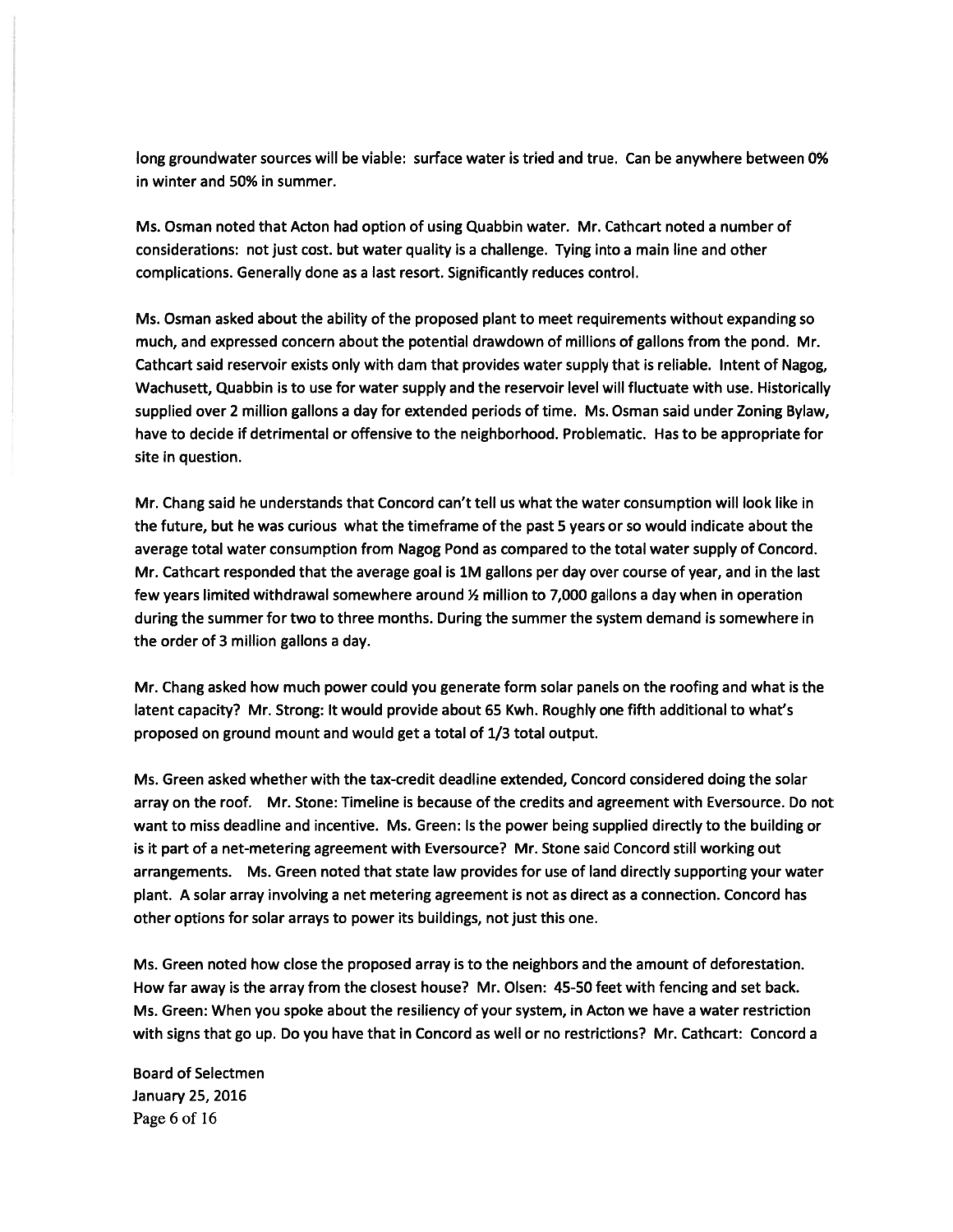leader in water conservation. Yes we have seasonal restrictions and conservation restrictions as well. Sustainability is the big picture, allows them to be more reliable. Ms. Green: Can you show me on the Site Plan Slide where the archaeological area is covered. Mr. Olsen: The walk-through is up the access road. Digging is at corner of access road. Ms. Green: There is an indication from the Historical Commission that due to increased size and increased land being disturbed, need for another archeological survey for the artifacts of the area. Mr. Olsen: Survey comprehensive. Area along access road has been disturbed. A walk- through of the whole area. Mass Historical Society was consulted.

Ms. Adachi asked if it were true that Concord has <sup>a</sup> policy against adding anymore Acton customers. Mr. Cathcart: Policy has been in place since 1971, is the conservation and resource-managemen<sup>t</sup> challenge of expanding the system.. Along Route 2A rights have been maintained and there has been some fireprotection expansion. Concord could consider expanding supply to Acton. The statement of the current policy is accurate but the policy can be reviewed. Ms. Adachi expressed hope that Concord will continue to collaborate with the Acton Water District on water resource issue.

Ms. Adachi requested clarification about the location and elevations of proposed solar panels relative to the closest residences. Mr. Olsen: 40-45 feet to the fence line, 15-20 feet from fence to panels. 60 feet total. Mr. Cathcart: It goes uphill. Goes up about 5-10 feet. One par<sup>t</sup> drops off <sup>a</sup> little bit. Ms. Adachi: So panels are <sup>a</sup> little bit uphill from the houses? Mr. Cathcart: Yes.

Barry Elkin, 57 Skyline Drive, Acton MA - Next to Quail Ridge. Here to speak out against solar panels. Not a "not in my backyard issue," live over a half mile away from them. During December  $2^{nd}$  hearing, Conservation Commission asked Concord why the solar panels couldn't be placed in Concord instead of Acton? Response was because they could not ge<sup>t</sup> the credits unless they were in an Eversource community. Can buy power from many other sources. Why do they have to use Acton?

Concord applying for Special Use Permit, Acton Zoning Bylaw talks about 2 kinds of solar arrays, residential/neighborhood and industrial. Ground-mounted array ordinarily cannot be larger than one acre in size. But Concord can ge<sup>t</sup> approval to build <sup>a</sup> solar array larger than 1 acre in size, as an accessory array. But Section 3.11.3. 3.8.3 only applies to village and business districts not residential districts like site of Concord treatment plant. Proposed solar array supposedly about 1.4 acres which may only be the photocell arrays themselves. The zoning bylaw gives specific rules as how surface area is measured including area in between panels. The parcel is almost 4 acres with proposed array much of that. MA General Laws Chapter 40A prohibits unreasonable regulation of solar installations but regulations permissible to protect public welfare. Section 7.9.6.2 of Concord Zoning Bylaw says clearing of natural vegetation should be limited to what is necessary. Feasibility study said towns may impose reasonable regulations. No basis in Acton Bylaws for allowing an accessory solar panel array greater than 1 acre in <sup>a</sup> residential zone. No protection from solar glare for adjacent 2-story homes. Landscaping required by zoning bylaw; if Concord is allowed to proceed it should replace and maintain

Board of Selectmen January 25, 2016 Page 7 of 16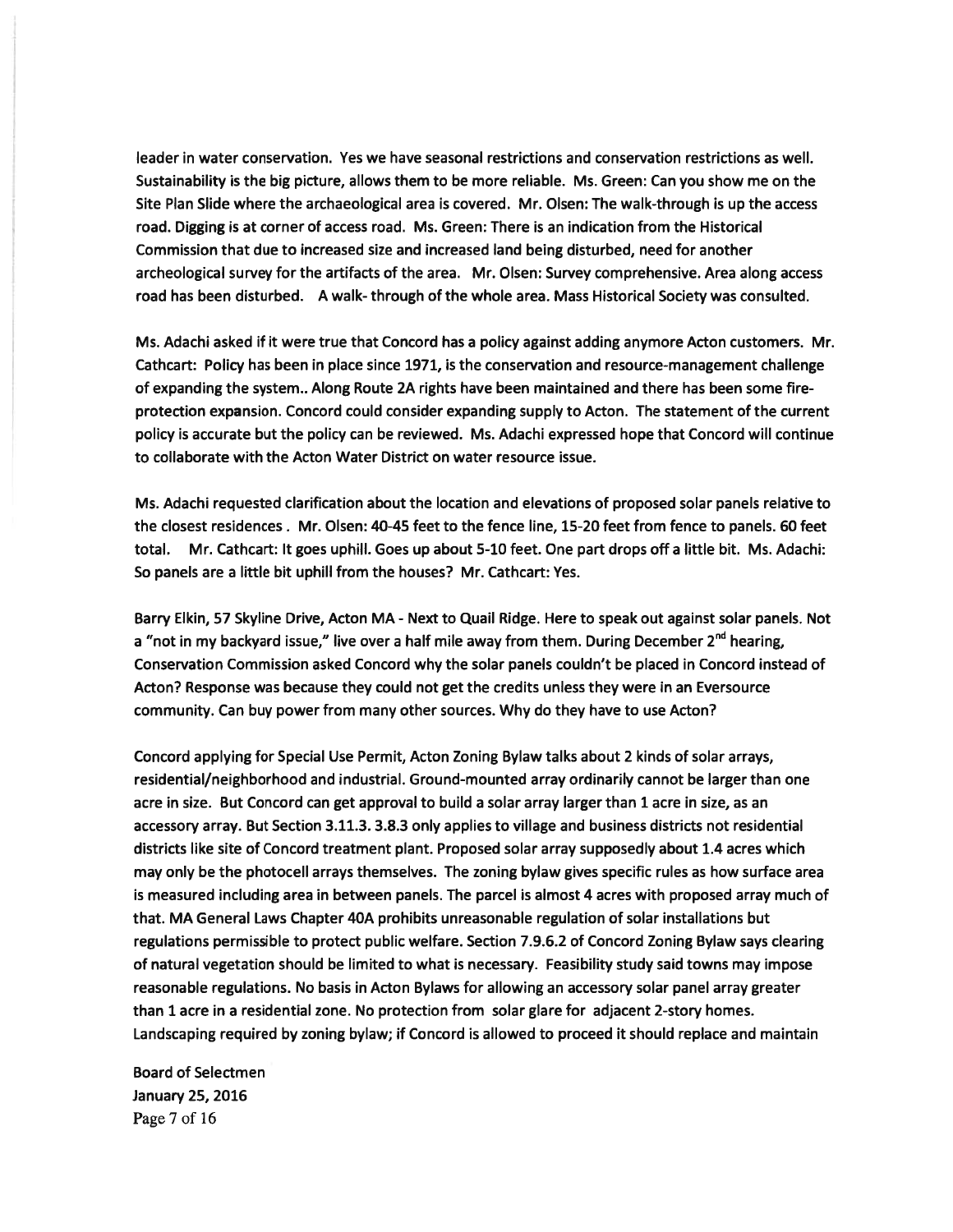trees. Cannot gran<sup>t</sup> permit unless it is not detrimental or offensive to the community. Also has to be in harmony and within purpose and intent of the Acton bylaw. Has to comply with all applicable requirements with the Acton bylaw.

Carolyn Kiely, environmental attorney and resident of Quail Ridge - Concord has two town meetings scheduled: Special Town Meeting on February 4<sup>th</sup> to vote on a 20-year lease for the proposed solar array; and proposal for Annual Town Meeting on proposed \$ 16.5 million debt authorization for this project. Concord putting political pressure on this to ge<sup>t</sup> it approved. Ms. Kiely set forth several objections to the Concord project:

(1) Concord went to Zoning Board of Appeals for <sup>a</sup> variance for original ozone facility. But instead of pursuing amendments to variance, went straight to Selectmen, bypassing ZBA. . See MA General Laws Chapter 40A, Section 11.

(2) Permits and variances need to be filed with the Registry of Deeds in order to be valid. Unclear if that was done.

(3) Archaeologist reports. Very limited study, focusing on 2 areas: proposed disinfection facility site; and proposed access road. Rest of the area is not surveyed. One historic feature was identified on initial walk-through. It was only walked over not studied. Other areas did not ge<sup>t</sup> <sup>a</sup> detailed study and it is needed.

(4) MEPA (MA Environmental Policy Act) certificate required to confirm that plan appears to be compliant with environmental requirements. State was supposed to release decision Friday, then Concord requested extension and timeline changed. State leaning towards strict environmental scrutiny, might need Environmental Impact Statement. State's decision due February  $12^{th}$ . Acton should wait for State decision.

(5) Feasibility study — prepared July 17, 2013. By Epsilon Associates, concluding that Article 97 of MA Constitution applies to solar array installation because alteration of land requires evaluation of impact on natural resources. Under Article 97, no change in use of public lands without 2/3 vote of town, and vote of state legislature. Part of Concord's solar repor<sup>t</sup> recommended that solar panels go on top of Concords well fields. But Concord Department of Public Works objected.

(6) Concord has had <sup>a</sup> policy that no more hookups to Acton. Concord has other water treatment facilities, why not upgrade the ones in Concord? Building will be 530% increase in size. 1700 square feet to 9000 square feet. 275% increase lot. Buildings and solar arrays complete and total change in use.

Robert Sekuler. 17 Parkland Lane — Lives far enough away that won't ever see them.

(1) Fact that land once was undeveloped does not give license to further diminish site. Would like to see conditions that minimize proposed clear- cutting.

(2) Water treatment okay but not new process. Originally was ozone-treatment. New treatment could be done downstream or in another area.

(3) Stormwater could create channels into the land from runoff that would go into Nagog Brook which is an environmental issue.

Board of Selectmen January 25, 2016 Page 8 of 16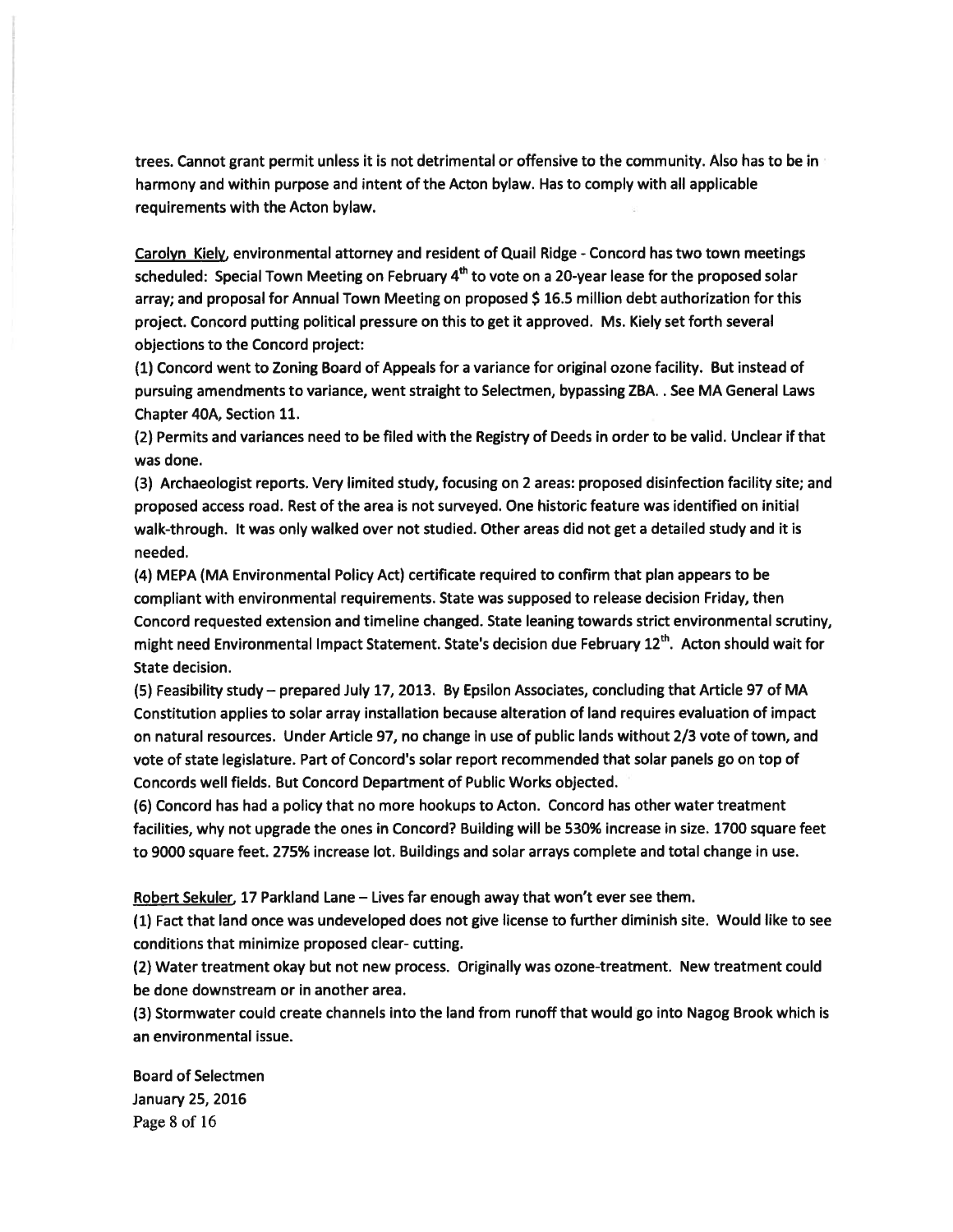(4) If project goes forward, need to limit the times during the day that deliveries could be made to the plant since they have to go through Acorn Park. Rules with permit about noise should be implemented because distance of 50-60 feet of nearest houses. Need contact person for noise complaints. (5) Project is large compared to modest existing building. This would be very intrusive on the environment and the neighborhood. Clear-cutting will affect wildlife and habitat. (6) Galling that Concord's Special Town Meeting warrant article seeking permission to negotiate with solar panel provider for <sup>a</sup> 20-year lease arrangemen<sup>t</sup> for project designed to enhance Concord's sustainability at <sup>a</sup> cost to Acton.

Lynn Kibblehouse, 166 Skyline – Third home, in blue. Purchased November  $6<sup>th</sup>$ , 2015 without being aware of project. Have not received <sup>a</sup> formal letter about project. Encourage Board not to approve for this project.

James Engell, 14 Breezy Point Road – Thought there was a commonality of attorneys. Ms. Osman explained that both towns have hired special Town Counsels for this matter. He hopes that various bodies in town will not prejudge what might be actions of other bodies in Town governments. Has easement on property that goes down to dam. Estimate of 10 trips <sup>a</sup> day for this project is not realistic given pas<sup>t</sup> experience with other projects. Breezy Point resident for 23 years. In 2004 Alan Cathcart wrote <sup>a</sup> letter to neighborhood saying residents were co-stewards of vital natural resources and requesting their awareness and help in protecting Nagog Pond. Have done that for 23 years. Have notified Concord about encroachments on dam area: campers, swimmers, ice skaters, rafters, kayakers, fishing, gasoline. Picked up mounds of litter. Protected stone from bulldozers. Proposed plan would block residents from access to area of which they have been stewards and to neighboring Acton conservation land. Don't want to preven<sup>t</sup> upgrading <sup>a</sup> water facility if necessary. Want Concord to recognize that it ought to give neighbors the right to access land of which they are co-stewards. Where security is concerned, let humans, not fences, protect land. He has solar panels on his roof, nothing against them. But Concord wants the panels for net-metering and not to connect directly to the new plant.

Matt Onken, 2 Hazelnut Street (Acorn Park) — Echo concerns of other residents. Increased traffic and wear and tear on Acorn Park neighborhood. Have four daughters who play outside. Do not want to worry about hazardous chemicals shipped through neighborhoods. 30-plus children that live along chemical truck path. Not viable street for trucks. 18 feet wide. Many people park on the street. Typical minivan about 6.5 feet wide. Parking on curb takes up about 7.5 feet. Leaves about 10.5 feet of egress for <sup>a</sup> truck to ge<sup>t</sup> through. In winter it becomes about <sup>a</sup> one- way street, very narrow and dangerous. Big trucks won't fit down it. "Let Concord treat Concord water in Concord".

Noor Roomi, 170 Skyline — New resident, house backs up to panels. Concerned about the amount of glare and how long it will last and possible eye damage

Board of Selectmen January 25, 2016 Page 9 of 16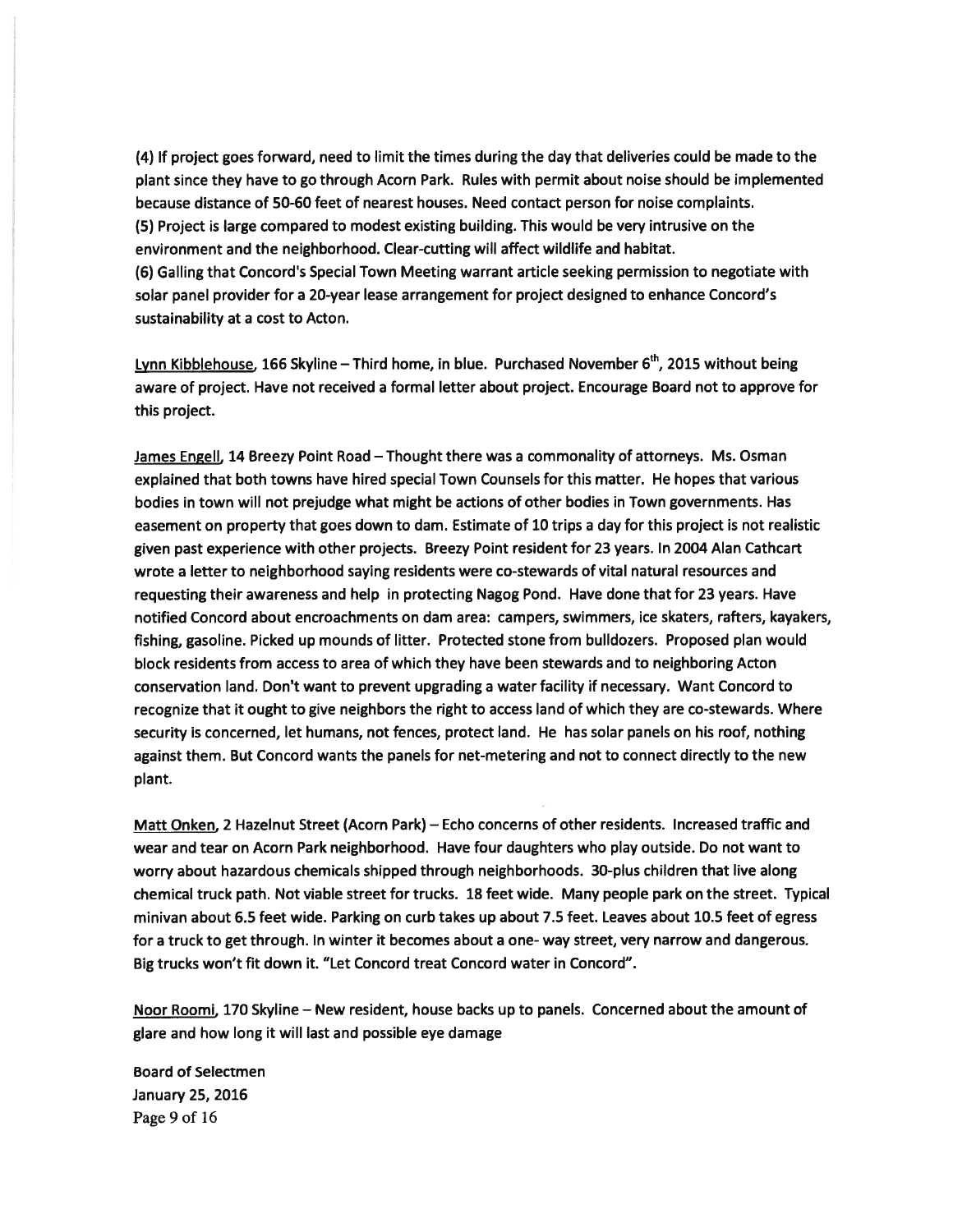John Richards, 72 Skyline Drive — 18 years previously at 18 Hazelnut street. Wonders if waiver needed for outdoor lighting, how about panel glare? How tall are the actual solar panels when in place? If they are between 16 and 20 feet high, it is equivalent to about the height of <sup>a</sup> movie screen.

Alissa Weiss. <sup>6</sup> Breezy Point Road — Concerned about fencing and cutoff of wildlife corridor. Would like <sup>a</sup> wildlife impact study done if possible. Concerned that access through the dam and Pond area will go away.

Bernard Dennis, 42 Greenside Lane - Acton Conservation Commission kicked issue down road to Selectmen. Have not heard if this is inconsistent with the Acton bylaws. Numerous alternatives available to Concord within Concord. Why doesn't Concord use another parcel for <sup>a</sup> water treatment plant? What about the supposed need for <sup>a</sup> zoning variance? Is there merit to this?

Sharon Pugatch, 35 Greenside Lane — Lived here for 2.5 years. Won't see panels but has walked land. Lived in Bedford on conservation land previously. Bedford protected conservation land. Have any of the Selectmen visited the site to ge<sup>t</sup> an appreciation of the destruction that will take place based on this building going from the small footprint to the 275% larger and the solar panels and the fences? Conservation Commissioners did not do their due diligence.

Linda Rhen, 168 Skyline Drive — Closest to the solar panels. Purchased November 24, 2015. Wished she had known this would be happening before purchase. Would 8- foot fence obscure the panels? Going to be <sup>a</sup> lot of glare. Concerned about the amount of glare. Does it throw off heat? Houses have vinyl siding. Clear-cutting will ruin the beauty of the land. Will this be two years of cutting, grinding, installing? Would there be someone to go to about the noise and complain. What is going to grow there? Who will care for the trees and shrubs and water them? Why hasn't <sup>a</sup> variance been sought? Concerned about home investment.

Jim Cutler, 171 Skyline – Surprised at lack of gain to Concord from solar panels. Would like Selectmen to do pain-gain evaluation. Subjectively, this is truly detrimental to the neighborhood.

Bill Klauer, Acton Historical Commission — go<sup>t</sup> involved in December. Little notice, lack of time to study proposal. Want environmental and archaeological survey to be done especially for the area that has not been studied. Acorn Park Drive narrow road. What kind of chemicals are going through the neighborhood, if there is <sup>a</sup> problem can residents ge<sup>t</sup> out of there, what happens if there is <sup>a</sup> reaction, what do the chemicals react with?

Ed Root, 40 Greenside -Why wouldn't the Concord Water Department be considered as acting as <sup>a</sup> business? Charter is providing water, not electricity. Main reason for proposal is to ge<sup>t</sup> tax credits and

Board of Selectmen January 25, 2016 Page 10 of 16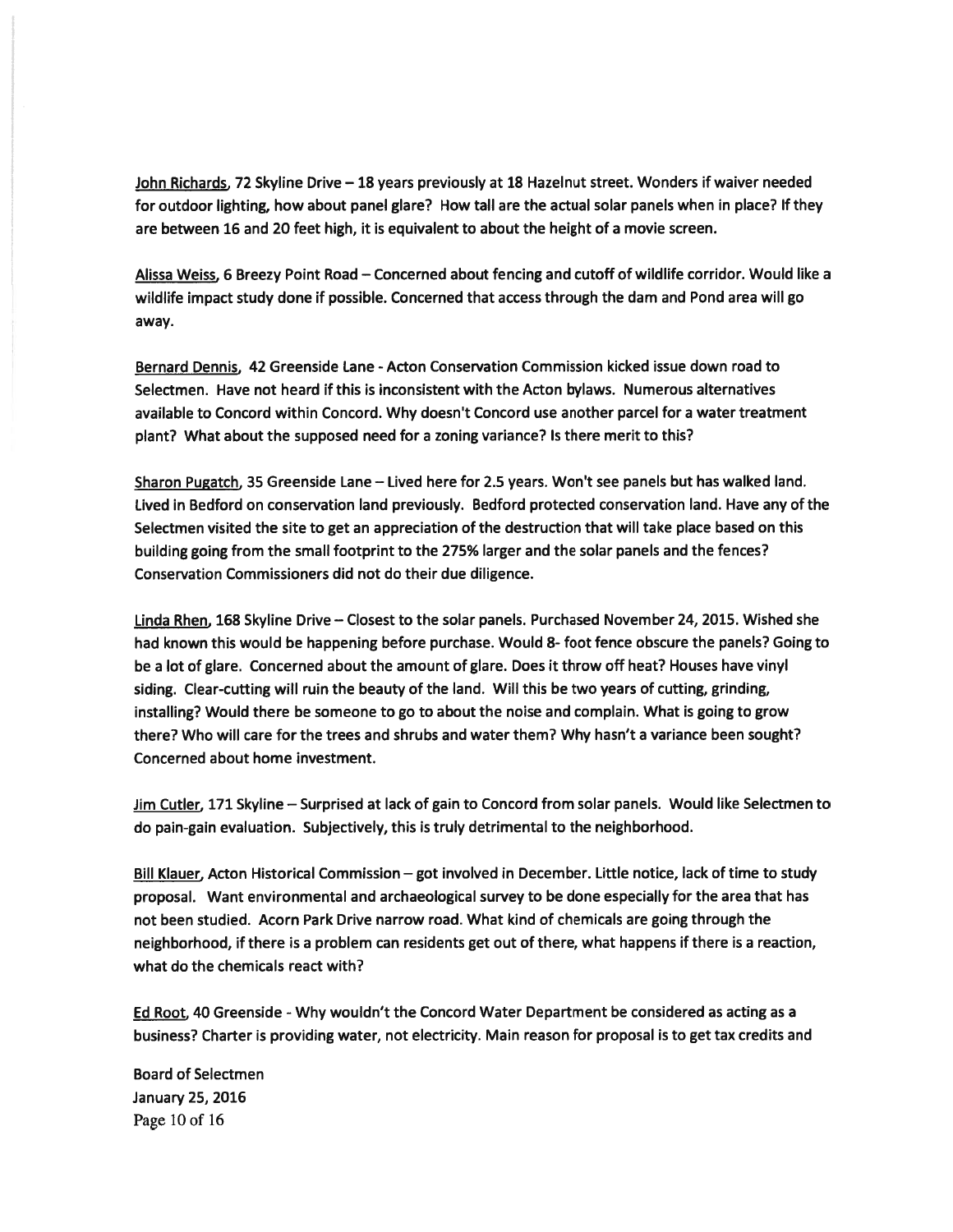net metering. Net metering will allow to sell excess solar power back to grid at retail price of 19 cents per kWh AC. Concord said they will draw down less water eventually which would result in more solar energy excess to be sold back to grid. Applicant should be considered partly as <sup>a</sup> business corporation, <sup>a</sup> private utility. Should pay personal property tax to Acton for each solar panel. Why rush this through with all the questions and unsolved issues?

Ainslie Brennan, 14 Breezy Point — Bought land at first on the other side of Acton, but then bought at Breezy Point due to conservation land. 12 families of Breezy Point have had right of access to ge<sup>t</sup> to conservation land. Historical use over 20 years, prescriptive easement. Loss of access will affect property values.

Marty Petraitis, <sup>1</sup> Hazelnut Street - Here during construction of Acorn Park in 1995, then Quail Ridge Country Club. Walk daily. Same issues: clear-cutting, traffic. Have access to the conservation land. oncern about impact of clear-cutting on wildlife.

Ms. Green asked for answer to resident's question about height of solar panels. Mr. Olsen: Seven feet above existing grade.

Ms. Green recommends continuing the hearing to February 22, 2016 at 8:30PM Ms. Osman moved, Mr. Berry seconded, All Ayes.

Site Plan Special Permit #09/11/2015 — 457, Ryan Development, 110 Grill —

Ms. Green read the hearing notice at 8:03PM. Board took up discussion at 10:33 PM, after conclusion of 7:10 PM hearing on Nagog Pond Water Treatment Plant.

Attorney Kevin Erickson and Attorney Mark Johnson, Katie Enwright, Robert Walker presen<sup>t</sup> for applicant.

Mr. Erickson summarized the application, and reviewed the outstanding issues. December 11, 2015 application for site plan special permit at 252-256 Main Street property, the Kmart/former McDonalds parcel. Wants to pu<sup>t</sup> upscale 110 Grill Restaurant. Have been two public hearings, this is the third. Asks that the Board vote on this tonight. Applicant has received various comments: Revised engineering memorandum, Planning staff memorandum from January 4<sup>th</sup>, email from Sidewalk Committee. Has addressed numerous issues. Will agree to proposed privilege fee for sewer service, to cover additional outdoor seating; Sidewalk committee requested landscape strip, but applicant has agreed to widen sidewalks from 6 to 10 feet at Planning staff request, so not proposing landscape strip for that reason. Other revisions have been made in response to Planning staff memorandum, including amendment of building design to meet the 40 -ft setback requirement. Corrected pedestrian plaza so it is not in Town

Board of Selectmen January 25, 2016 Page 11 of 16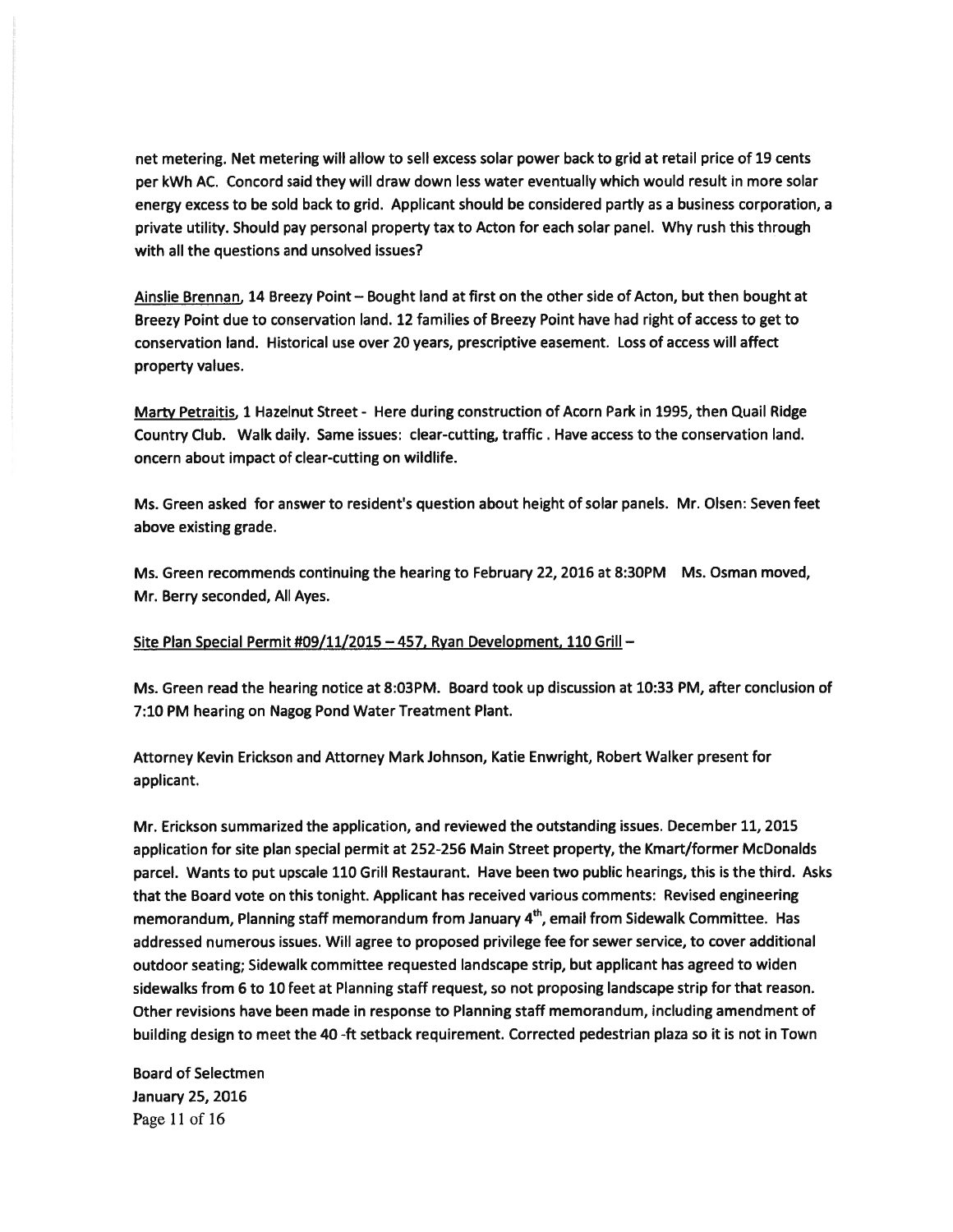right of way. Revised plans to provide 10- foot buffer for parking cells. Replaced flat-roof componen<sup>t</sup> with slope roof as bylaw requires. No prohibition against sign in the pedestrian area. Sign is for pedestrian traffic as well as vehicular. Two outstanding issues: whether pedestrian plaza meets zoning bylaw requirements; and whether previously non-conforming access drives needs to be closed. Applicant thinks revised plan meets bylaw requirements, disagrees with Planning staff.

Mark Johnson did slide presentation on 2 outstanding issues, and expressed concern about recurring delays in Town's consideration of project. Zoning bylaw requires that only 60% of the lot face the street. Applicant asserts that "lot" under the bylaw can mean the lease area. Prior Planning staff in decision on another project agreed that the lease area was considered the lot area for the purpose of this section of the bylaw. Applicant's proposal:

1) Proposed building would occupy over 69% of lease-area frontage; would occupy 22% of total property frontage, but together with proposed pedestrian plaza (which would occupy 87% of lease- area frontage), the total property frontage would be 57%. Definition of "lot" and what it means in certain circumstances is what is in question.

2) No dispute that the northerly access drive is preexisting and nonconforming. Staff would like to have that closed but applicant does not possess the ability to close it. Provided letter to owner of property (included in slide presentation).

Ms. Adachi thinks, based on the bylaw definition of "lot," that the frontage should be based on full lot. One of the problems is that the lot is enormous, and challenging to build in front of Kmart structure. Would like to see something replace McDonalds building. The problem with adding the pedestrian plaza near the street to help satisfy frontage requirement than it is an awkward location that may not serve the purpose of <sup>a</sup> pedestrian plaza. Mr. Erickson: Bylaw should be read as plain language, definition is getting too technical. Ms. Adachi asked Kristin Guichard, Assistant Town Planner, if there is anything else that the applicant can do to conform with the frontage requirement without the awkward plaza? Ms. Guichard said the aim is to require them to come into compliance with today's zoning bylaw because that is why it exists. The first Planning staff memorandum mentioned that Board could look at 50% instead of 60% for frontage requirement, provided that the Board also found that the alternative design features were consistent with the purposes of the special zoning requirements for Kelley's Corner.

Mr. Chang asked if Planning's perspective was that the pedestrian plaza is too far away distance-wise from the edge of the existing building, and if the building was extended to be within <sup>a</sup> certain distance of the pedestrian plaza it would comply with the frontage requirement. Ms. Guichard responded that the applicant could extend the building horizontally so it covers more frontage or bring the pedestrian plaza closer to the building to comply. Mr. Chang asked if the applicant was counting the access drive in the frontage calculation. Mr. Erickson: No. Mr. Chang asked why, If the applicant's calculation includes

Board of Selectmen January 25, 2016 Page 12 of 16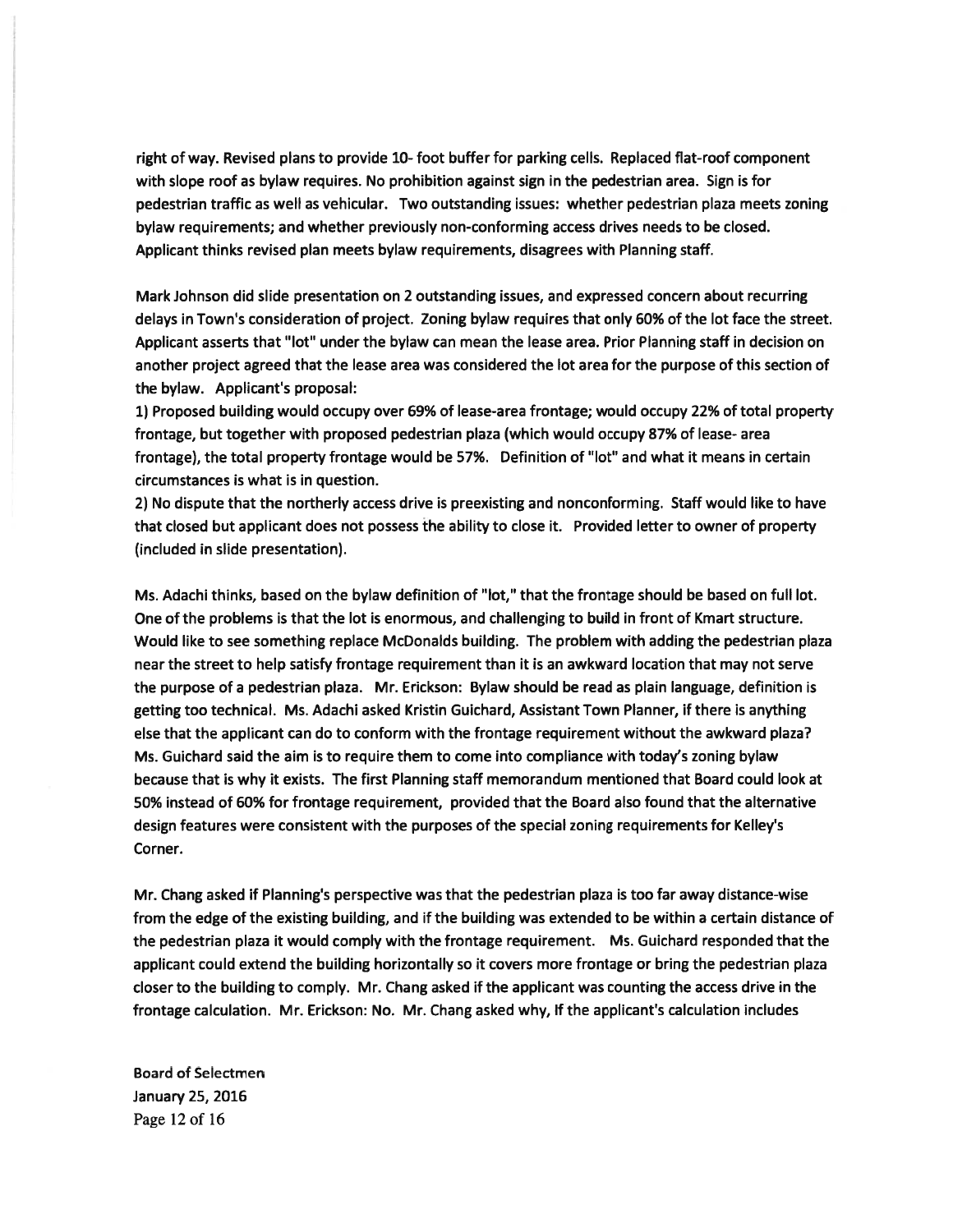pedestrian plaza and building without access and it gets up to 57%, does the applicant need additional building to bring it into compliance with the bylaw?

Ms. Green asked if the issue was the interpretation of what the pedestrian plaza provision meant by on the "side" of the building. Mr. Chang asked if <sup>a</sup> pedestrian plaza met the requirement for "additional building." Ms. Green: If it does then they would be at 57% lot coverage. Mr. Chang: Which is above the 50% necessary we need to improve it, correct? Ms. Guichard: If the Board finds the structure complies with the bylaw 5.6.1

Mr. Erickson said the applicant was willing to meet up to 60% if need be. Ms. Adachi noted that pedestrian plaza "on" the side and "to" the side are two different things.

Mr. Berry said that the lot is the entire lot not just the leased area and the pedestrian plaza would not comply with the bylaw and the whole design does not conceptually comply with the bylaw. Disagree with both points. Mr. Erickson: Mr. Berry, what does on the side mean to you? Mr. Berry: Adjacent to the building. Mr. Erickson: Which is not possible. The access cannot be closed.

Ms. Osman said she wants to make things work, want to see <sup>a</sup> restaurant go there. Disagree with "on the side" definition. The island is unwelcoming. Maybe <sup>a</sup> discussion with Kmart and the restaurant owners. Concerned with fake windows. Would like them to provide real light. Sidewalk berm, where would it go? Does that come out of the 10 feet? Mr. Erickson: No landscaping strip, but the berm will be there. Ms. Guichard: A berm is like <sup>a</sup> vertical curb. Ms. Osman: Would prefer to see <sup>a</sup> landscaped space to protect pedestrians.

Mr. Chang asked about the distance between the building and the edge of the pedestrian <sup>p</sup>laza and how much of that distance is taken up by the preexisting nonconforming access point. Ms. Enwright: about 55 feet. Mr. Chang agreed that "on the side" leaves some space and distance that the pedestrian walkway can be separated from the building. As written the definition of "lot" includes the entire lot, but he also believe the applicant has been doing <sup>a</sup> good job complying and making adjustments. Would like to approve this without the pedestrian plaza. Would like to use the 2013 interpretation of the bylaw but believe that is wrong. As is, believes the plan complies with the bylaw.

Ms. Green said she agreed that Board would make <sup>a</sup> decision tonight but disagree with definition of "lot." Don't think that the pedestrian plaza is "on the side" or that it meets the spirit of the bylaw.

Bill Mullin, 9 Wilson Lane - Trying to improve commercial base in Acton. Selectmen need to make a decision for the greater good instead of getting into the weeds. If <sup>I</sup> were on that side I'd vote in favor of this. The parkway isn't the best but it is <sup>a</sup> solution. Help taxes, Kelley's Corner, and ge<sup>t</sup> some traffic in there.

Board of Selectmen January 25, 2016 Page 13 of 16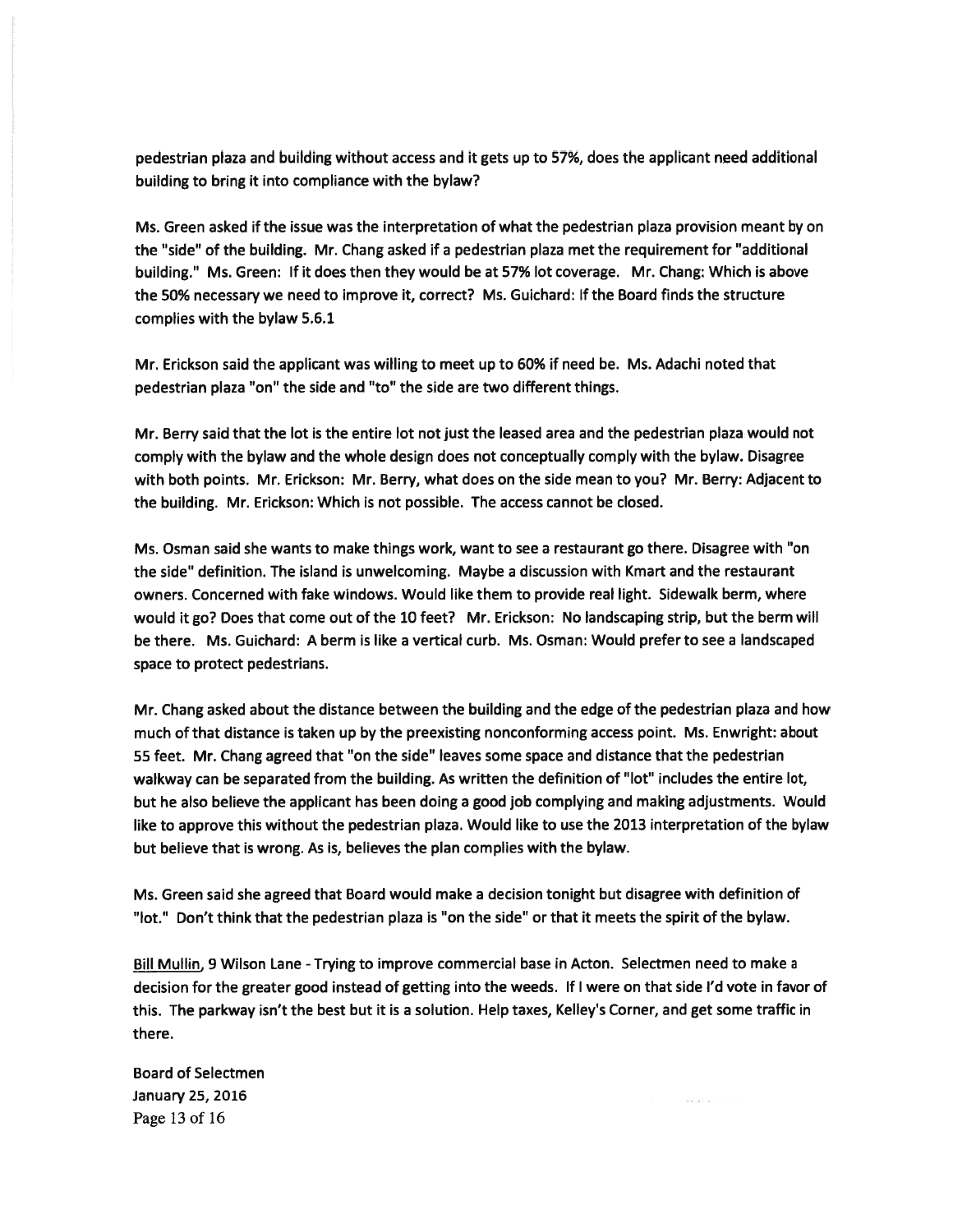Robert Walker, Walker Realty LLC and property owner - concur with Bill Mullin. Understands Ms. Osman's comments. Staff has made sure every point in the bylaw is complied with. Agree that not all of it is something they agree with but they are trying to comply with the bylaw. Feel like unfair to the applicant. Much time and energy has been pu<sup>t</sup> into this. Believe in patience and there could be <sup>a</sup> catalyst to the change for the opening. Going to invest 3.5 million dollars and give to the Town and help the Town and invest in the Town.

Mr. Berry: Moved to close the hearing. Ms. Osman seconded, All Ayes (5-0).

Ms. Osman recommends the decision for the permit. Town Counsel Nina Pickering-Cook advised that the decision required <sup>a</sup> super-majority, or 4 votes.

Mr. Chang: In favor of the plan. Mr. Berry: A no-vote, do not believe complies with the bylaw. Ms. Green: No-vote, do not believe complies with the bylaw. Ms. Adachi: Believes problem is lease agreement, yes-vote.

Mr. Chang moved that we approve the site plan special permit, with the condition that if the access drive is ever closed that the pedestrian plaza be extended to cover that area, Ms. Adachi seconded. Vote: Ayes 3, Nays 2. Vote fails.

#### Selectmen's Business

Acton Leadership Group Update - Mr. Ledoux: Copy of latest spreadsheet. Net positive position of \$501,000 based on utilizing almost 2.7 million dollars in reserves. If we have <sup>a</sup> \$501,000 net positive should we lower use of free cash or use it to reduce tax levy? Ms. Green added that ALG plan shows \$200,000 of school E&D, and taxing to full capacity which includes about 985,000 from previous years. Ms. Green: Are people more inclined to pu<sup>t</sup> that money in to lowering use of reserves and or lowering use of tax levy. Board agreed generally that the net positive should apply toward reducing taxes.

Vote of Priority, CPA Project Applications — Ms. Green: Move CPA Project Application Discussion to February  $1<sup>st</sup>$  in which it will be voted on for rank.

Selectmen to Take Position on Special Town Meeting Article -Ms. Adachi moved to recommend Minuteman warrant article, Mr. Chang seconded, All Ayes (5-0).

Discussion of Morrison Farmhouse

Board of Selectmen January 25, 2016 Page 14 of 16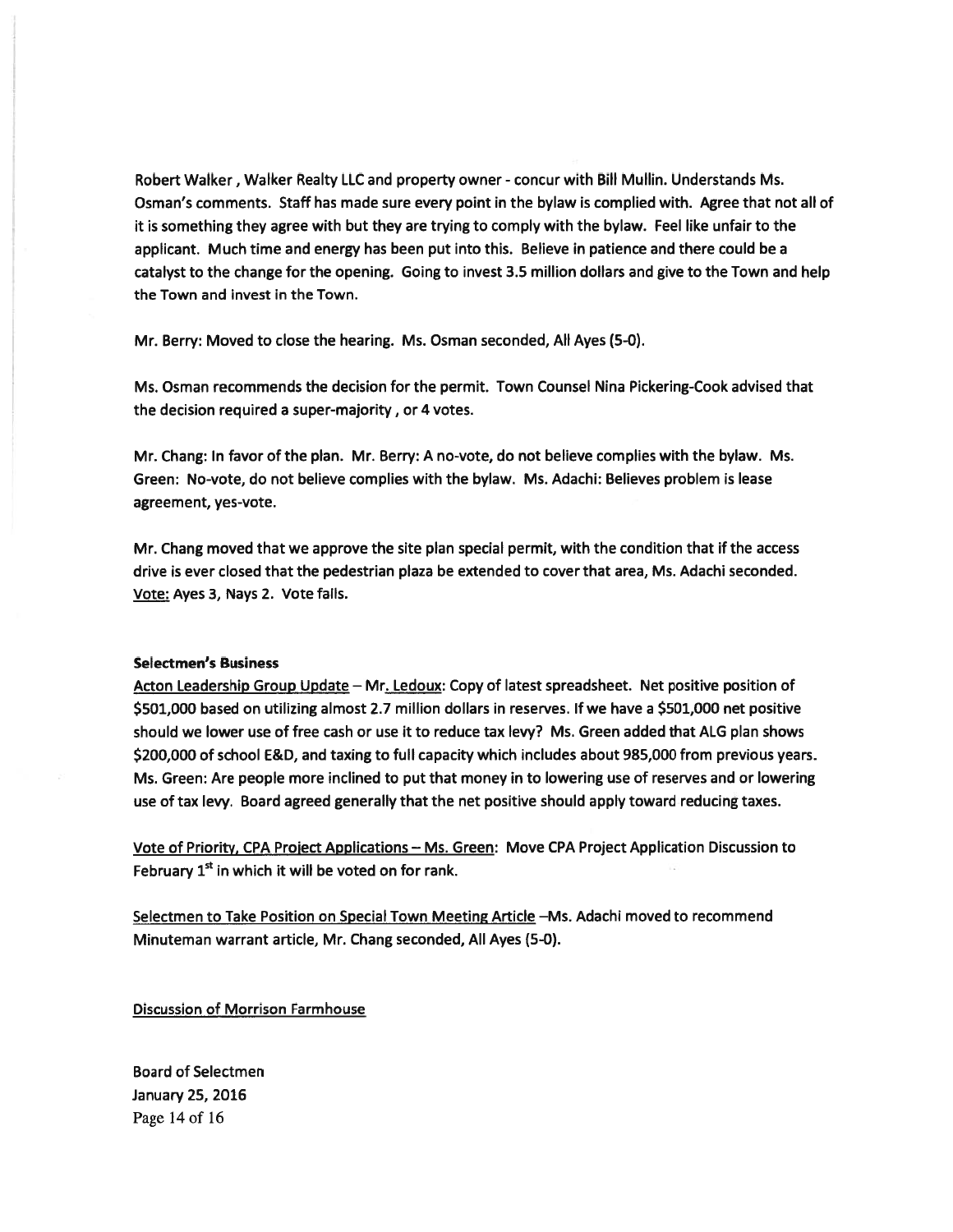Mr. Ledoux reported that the Morrison Farm Committee voted to recommend not moving forward with the proposed sale and instead to proceed with demolition/deconstruction. Do not want private ownership that might impose on plans for Morrison Farm.

Mary Ann Ashton, Morrison Farm Committee — Committee was disturbed by prospec<sup>t</sup> of sell the house and taking away important frontage and interfering with plans for the parcel, to open it up to the public.

Bill Klauer, Historical Commission - As an advisory board to the Selectmen, the Historical Commission should be approached about this. This is the first that the Commission heard of it. Mr. Klauer confirmed that the house is historic.

Anne Forbes, 25 Martin Street — the emphasis on ownership seems besides the point. If the Town and its staff has come up with <sup>a</sup> way to keep the farmstead as it is, <sup>I</sup> think it is extremely commendable, especially when the Morrison Farm Committee wants to demolish it. Why would the Town want to demolish it? The farmstead is the last depression-era in tact farmstead in town. Should save it.

Dean Charter, 81 Charter Road — Agree with Morrison Farm Committee that selling frontage of parcel is <sup>a</sup> bad idea. Contradicts land preservation the Town has done. The house itself has cost <sup>a</sup> lot of money and he reluctantly agrees that it should be demolished but the land should not be sold.

Ms. Osman agreed on the need to consult with the Historical Commission. Feel like preservation of the building would cost too much for the Town. Habitat option would be best option to keep and preserve the house but Morrison Farm Committee expressed <sup>a</sup> lot of concern and if it is sold to <sup>a</sup> family we eliminate ability to access the land. Lease option would be more money to the town. Taking it down seems like best option.

Ms. Adachi said the house will need to be rebuilt if it is ever going to be useful. Need more input from Historical Commission.

Mr. Berry agreed that more boards should meet regarding this.

Ms. Osman would like to know if the house can be moved. Mr. Ledoux thinks there will be <sup>a</sup> meeting about it involving Planning.

Mr. Chang thinks the matter should be left until next Town Meeting. Getting rid of the property seems to be the most viable option.

Board of Selectmen January 25, 2016 Page 15 of 16